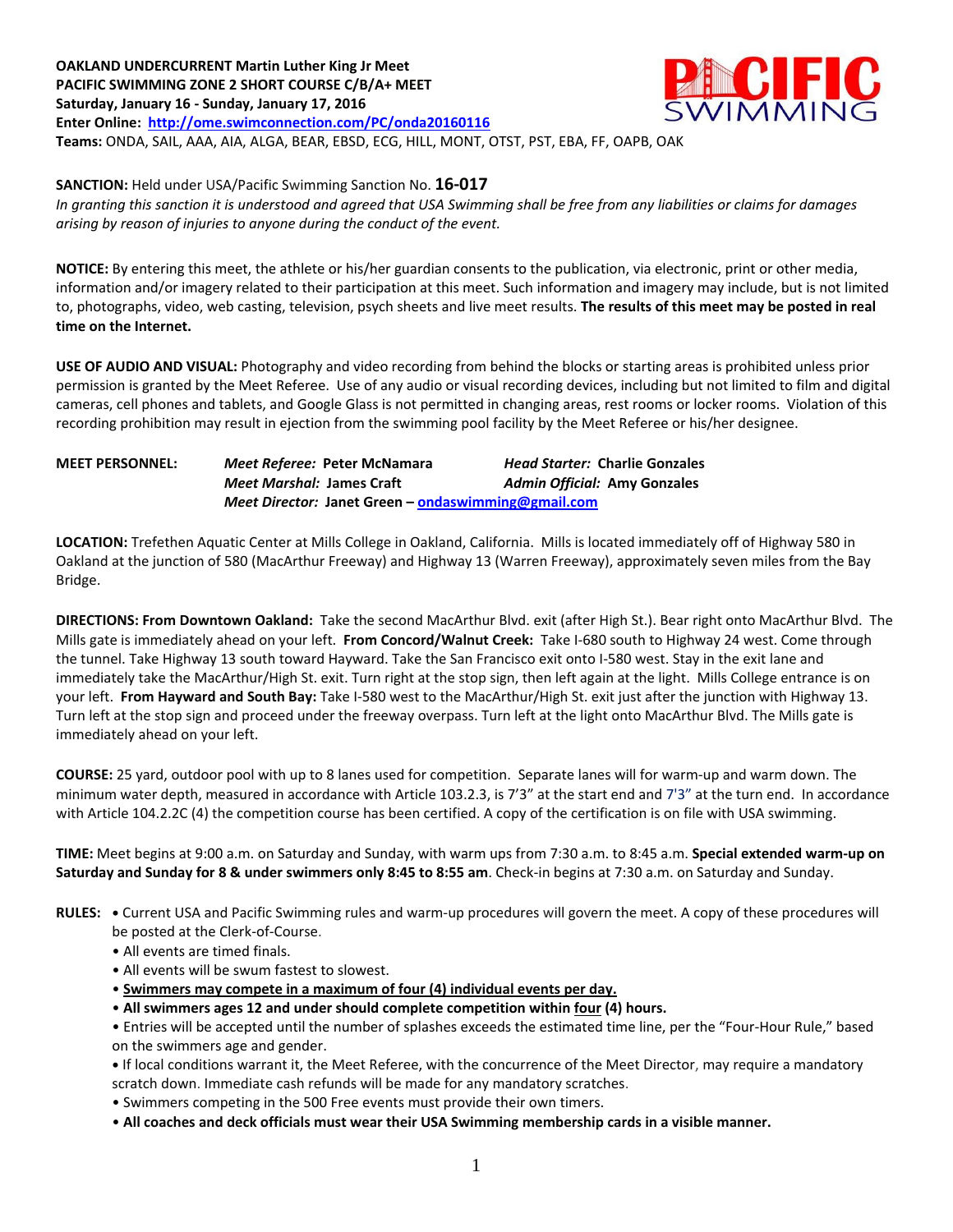**UNACCOMPANIED SWIMMERS:** Any USA-S athlete-member competing at the meet must be accompanied by a USA Swimming member-coach for the purposes of athlete supervision during warm-up, competition and warm-down. If a coach-member of the athlete's USA-S Club does not attend the meet to serve in said supervisory capacity, it is the responsibility of the swimmer or the swimmer's legal guardian to arrange for supervision by a USA-S member-coach. The Meet Director or Meet Referee may assist the swimmer in making arrangements for such supervision; however, it is recommended that such arrangements be made in advance of the meet by the athlete's USA-S Club Member-Coach.

**RACING STARTS:** Swimmers must be certified by a USA-S member-coach as being proficient in performing a racing start, or must start the race in the water. It is the responsibility of the swimmer or the swimmer's legal guardian to ensure compliance with this requirement.

**RESTRICTIONS:** • Smoking and the use of other tobacco products is prohibited on the pool deck, in the locker rooms, in spectator

- seating, on standing areas and in all areas used by swimmers, during the meet and during warm-up periods.
	- Sale and use of alcoholic beverages is prohibited in all areas of the meet venue.
	- No glass containers are allowed in the meet venue.
	- No propane heater is permitted except for snack bar/meet operations.
	- All shelters must be properly secured.
	- Changing into or out of swimsuits other than in locker rooms or designated areas is prohibited.

• Destructive devices, to include but not limited to, explosive devices and equipment, firearms (open or concealed), blades, knives, mace, stun guns and blunt objects are strictly prohibited in the swimming facility and its surrounding areas. If observed, the Meet Referee or his/her designee may ask that these devices be stored safely away from the public or removed from the facility. Noncompliance may result in the reporting to law enforcement authorities and ejection from the facility. Law enforcement officers (LEO) are exempt per applicable laws.

**ELIGIBILITY:** • Swimmers must be current members of USA-S and enter their name and registration number on the meet entry card as they are shown on their Registration Card. If this is not done, it may be difficult to match the swimmer with the registration and times database. The meet host will check all swimmer registrations against the SWIMS database and if not found to be registered, the Meet Director shall accept the registration at the meet (a \$10 surcharge will be added to the regular registration fee). Duplicate registrations will be refunded by mail.

• Swimmers in the "A" Division must have met at least the listed USA Swimming Motivational "A" minimum time standard. Swimmers in the "B" Division must have met at least the listed "B" minimum time standard. All entry times slower than the listed "B" time standard will be in the "C" Division.

• Entries with **"NO TIME" will be REJECTED**.

• Entry times submitted for this meet will be checked against a computer database and may be changed in accordance with Pacific Swimming Entry Time Verification Procedures.

• Disabled swimmers are welcome to attend this meet and should contact the Meet Director or Meet Referee regarding and special accommodations on entry times and seeding per Pacific Swimming policy.

• Swimmers 19 years of age and over may compete in the meet for time only, no awards. Such swimmers must have met standards for the 17-18 age group.

• The swimmer's age will be the age of the swimmer on the first day of the meet.

**ENTRY PRIORITY:** Meet entries will not be accepted any earlier than **December 12th**. Entries from members of the assigned "year round" Zone 2 teams postmarked or entered online by 11:59 p.m. on **December 19th**, will be given 1st priority acceptance. Entries from members of all Zone 2 teams (year round and seasonal) postmarked or entered online between 12:00 am **December 20th** and 11:59 pm **December 26th**, will be given 2nd priority acceptance All entries from Zone 2, all other Pacific LSC Zones and other LSC's, either postmarked, entered online, or hand delivered by the entry deadline will be considered in the order that they were received.

**\*\*NOTE: Swimmers who falsify their entry form by listing a team to which they are not legitimately associated will be rejected from the meet. Further, entry fees will not be refunded and they may be referred to the Pacific Swimming Board of Review Committee for disciplinary action.**

**ENTRY FEES:** \$4.00 per event plus an \$8.00 participation fee per swimmer. Entries will be rejected if payment is not sent at time of request. No refunds will be made, except mandatory scratch downs.

**ONLINE ENTRIES:** To enter online go to **<http://ome.swimconnection.com/PC/onda20160116>** to receive an immediate entry confirmation. This method requires payment by credit card. Swim Connection, LLC charges a processing fee for this service, equal to \$1 per swimmer plus 5% of the total Entry Fees. Please note that the processing fee is a separate fee from the Entry Fees. If you do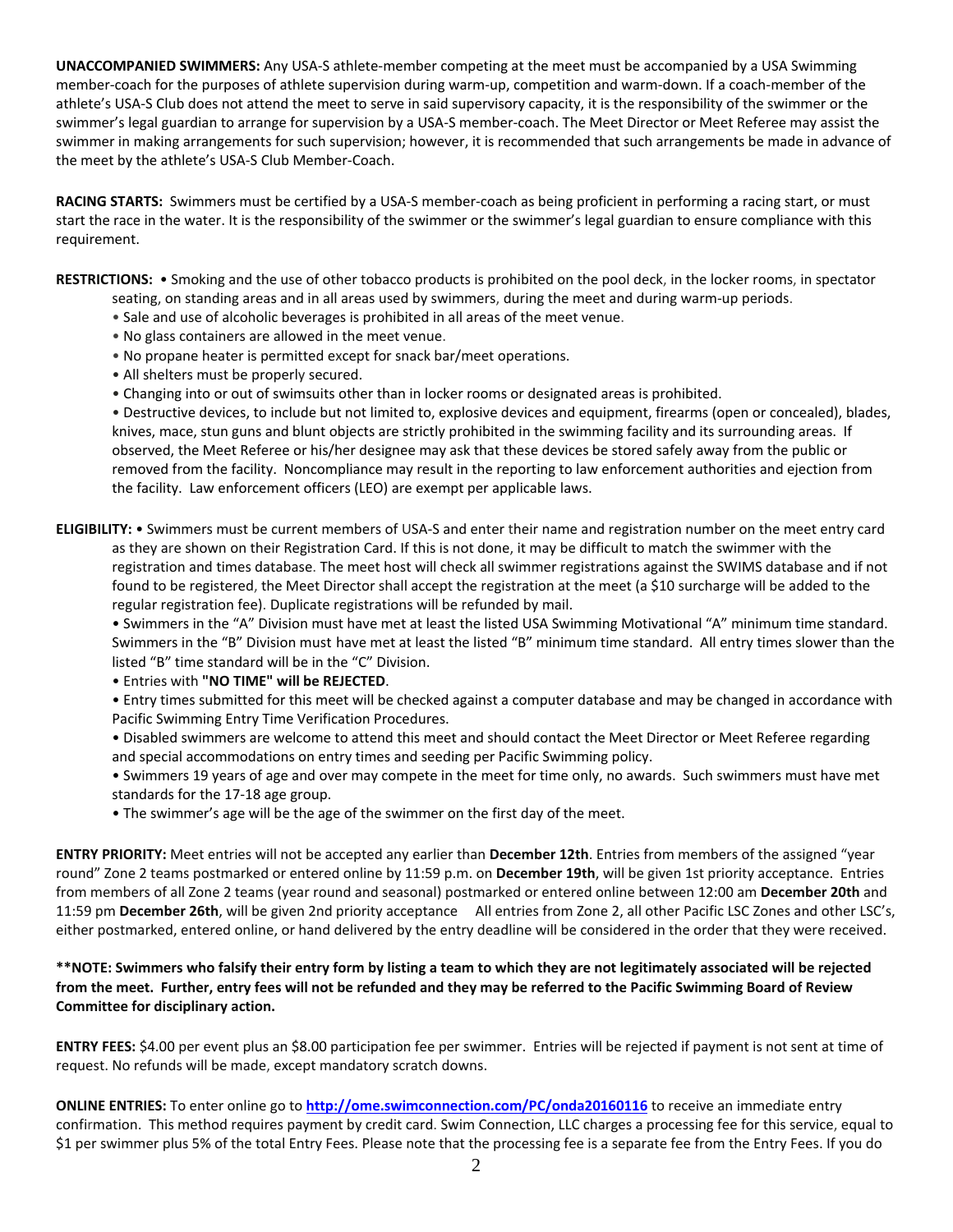not wish to pay the processing fee, enter the meet using a mail entry. **Entering online is a convenience, is completely voluntary, and is in no way required or expected of a swimmer by Pacific Swimming.** Online entries will be accepted through **Friday, January 8th, 2016, unless meet capacity is met earlier than January 8th, in which case online entries will be closed once meet capacity is met**.

**MAILED OR HAND DELIVERED ENTRIES**: Entries must be on the attached consolidated entry form. Forms must be filled out completely and printed clearly with swimmers best time. Entries must be postmarked by midnight, Friday, January 8th 2016**,** or hand delivered by 6:30 p.m. Friday, January 8th 2016. No late entries will be accepted. Requests for confirmation of receipt of entries should include a self-addressed envelope.

| Make check payable to: O.C.P.P.            |
|--------------------------------------------|
| <b>Mail entries to: ONDA Meet Director</b> |
| 4115 Oakmore Road                          |
| Oakland, CA 94602                          |

**Hand deliver entries to: Janet Green 4115 Oakmore Road 4115 Oakmore Road Oakland, CA 94602** 

**CHECK-IN:** The meet will be deck seeded. Swimmers must check-in at the Clerk-of-Course. No event shall be closed more than 30 minutes before the scheduled start of the session. Close of check-in for all individual events shall be no more than 60 minutes before the estimated time of the start of the first heat of the event. . Swimmers who do not check in will not be seeded and will not be allowed to compete in that event.

**SCRATCHES:** Any swimmers not reporting for or competing in an individual timed final event that they have checked in for shall not be penalized. Swimmers who must withdraw from an event after it is seeded are requested to inform the referee immediately.

**AWARDS:** The first 8 places will be awarded for 8&UN, 9-10, 11-12, 13-14, 15-16 and 17-18 age groups. Ribbons will be awarded for C/B/A divisions. All B swimmers achieving a PC-A time will be awarded a standard A medal, regardless of place achieved in the event. No awards given for swimmers 19 years of age and older. **Note:** *Individual awards must be picked up at the meet. We will not mail or distribute them after the meet.*

**ADMISSION:** Free. A 2-day program will be available for a reasonable price.

**SNACK BAR & HOSPITALITY:** A snack bar will be available throughout the competition. Coaches and working deck officials will be provided lunch. Hospitality will serve refreshments to timers and volunteers.

**MISCELLANEOUS:** No overnight parking is allowed. Facilities will not be provided after meet hours.

**MINIMUM OFFICIALS:** The Meet Referee shall conduct an inventory of Officials and shall compare the number of swimmers entered against the number of Officials that worked representing each team per day of the meet. Those teams who have not provided sufficient Officials in a day of the meet, in accordance with the table below, will be fined \$100 per missing Official per day.

| Number of swimmers entered in meet per<br>team per day | Number of trained and carded officials required |
|--------------------------------------------------------|-------------------------------------------------|
| $1 - 10$                                               |                                                 |
| $11 - 25$                                              |                                                 |
| 26-50                                                  |                                                 |
| $51 - 75$                                              |                                                 |
| 76-100                                                 |                                                 |
| Every 20 Swimmers over 100                             |                                                 |

|               | <b>SATURDAY</b> |                  |                | <b>SUNDAY</b> |                 |                 |                 |  |  |
|---------------|-----------------|------------------|----------------|---------------|-----------------|-----------------|-----------------|--|--|
| 8 & UN        | $9 - 10$        | $11 - 12$        | $13$ -UP       | 8 & UN        | $9 - 10$        |                 | $13$ -UP        |  |  |
| 25 BACK       | 200 IM          | 200 IM           | 200 IM         | 50 BACK       | <b>200 FREE</b> | <b>200 FREE</b> | <b>200 FREE</b> |  |  |
| 50 FREE       | <b>100 FLY</b>  | 200 BACK         | 50 FREE        | 100 IM        | 50 BACK         | 200 FLY         | 100 BACK        |  |  |
| 50 BREAST     | 50 FREE         | <b>50 FREE</b>   | 100 BREAST     | <b>25 FLY</b> | 100 IM          | <b>100 FREE</b> | <b>200 FLY</b>  |  |  |
| 25 BREAST     | 50 BREAST       | 100 BREAST       | 200 BACK       | 25 FREE       | <b>100 FREE</b> | 200 BREAST      | <b>100 FREE</b> |  |  |
| <b>50 FLY</b> | 100 BACK        | 50 BACK          | <b>100 FLY</b> |               | 100 BREAST      | <b>50 FLY</b>   | 200 BREAST      |  |  |
|               | <b>50 FLY</b>   | 500 FREE (GIRLS) |                |               |                 | 500 FREE (BOYS) |                 |  |  |

## **EVENT SUMMARY**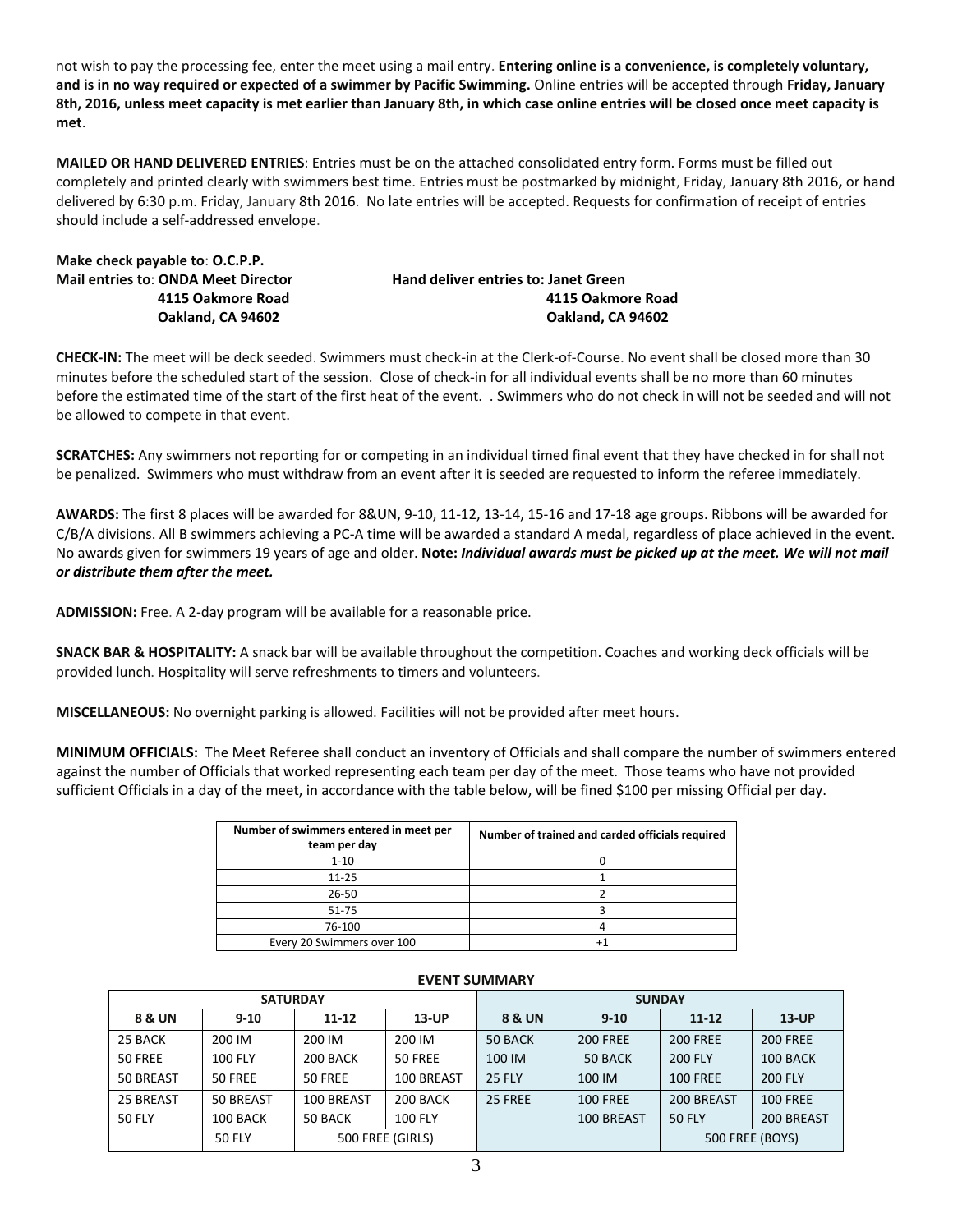|                               | Saturday, January 16th 2016 |                              |  |                               | Sunday, January 17th 2016  |  |  |
|-------------------------------|-----------------------------|------------------------------|--|-------------------------------|----------------------------|--|--|
| <b>GIRLS</b><br><b>EVENT#</b> | <b>EVENT</b>                | <b>BOYS</b><br><b>EVENT#</b> |  | <b>GIRLS</b><br><b>EVENT#</b> | <b>EVENT</b>               |  |  |
| $\mathbf{1}$                  | 13-UP 200 IM                | $\overline{2}$               |  | 39                            | 13-UP 200 FREE             |  |  |
| 3                             | 11-12 200 IM                | 4                            |  | 41                            | 9-10 200 FREE              |  |  |
| 5                             | 9-10 200 IM                 | 6                            |  | 43                            | 11-12 200 FREE             |  |  |
| $\overline{7}$                | 8 & UN 25 BACK              | 8                            |  | 45                            | <b>10 &amp; UN 50 BACK</b> |  |  |
| 9                             | 11-12 200 BACK              | 10                           |  | 47                            | 13-UP 100 BACK             |  |  |
| 11                            | 9-10 100 FLY                | 12                           |  | 49                            | 11-12 200 FLY              |  |  |
| 13                            | 13-UP 50 FREE               | 14                           |  | 51                            | 10 & UN 100 IM             |  |  |
| 15                            | 10 & UN 50 FREE             | 16                           |  | 53                            | 13-UP 200 FLY              |  |  |
| 17                            | 11-12 50 FREE               | 18                           |  | 55                            | 8 & UN 25 FLY              |  |  |
| 19                            | 13-UP 100 BREAST            | 20                           |  | 57                            | 11-12 100 FREE             |  |  |
| 21                            | 11-12 100 BREAST            | 22                           |  | 59                            | 13-UP 100 FREE             |  |  |
| 23                            | 10 & UN 50 BREAST           | 24                           |  | 61                            | 9-10 100 FREE              |  |  |
| 25                            | <b>13-UP 200 BACK</b>       | 26                           |  | 63                            | 11-12 200 BREAST           |  |  |
| 27                            | 9-10 100 BACK               | 28                           |  | 65                            | <b>13-UP 200 BREAST</b>    |  |  |
| 29                            | 11-12 50 BACK               | 30                           |  | 67                            | 8 & UN 25 FREE             |  |  |
| 31                            | 8 & UN 25 BREAST            | 32                           |  | 69                            | 11-12 50 FLY               |  |  |
| 33                            | 13-UP 100 FLY               | 34                           |  | 71                            | 9-10 100 BREAST            |  |  |
| 35                            | 10 & UN 50 FLY              | 36                           |  |                               | 11-UP 500 FREE (BOYS)      |  |  |
| 37                            | 11-UP 500 FREE (GIRLS)      |                              |  |                               |                            |  |  |

| Saturday, January 16th 2016 |                   |                              |                               | Sunday, January 17th 2016 |    |  |  |
|-----------------------------|-------------------|------------------------------|-------------------------------|---------------------------|----|--|--|
| IRLS<br>ENT#                | <b>EVENT</b>      | <b>BOYS</b><br><b>EVENT#</b> | <b>GIRLS</b><br><b>EVENT#</b> | <b>EVENT</b>              |    |  |  |
| $\mathbf{1}$                | 13-UP 200 IM      | $\overline{2}$               | 39                            | 13-UP 200 FREE            | 40 |  |  |
| $\mathbf{3}$                | 11-12 200 IM      | 4                            | 41                            | 9-10 200 FREE             | 42 |  |  |
| 5                           | 9-10 200 IM       | 6                            | 43                            | 11-12 200 FREE            | 44 |  |  |
| $\overline{7}$              | 8 & UN 25 BACK    | 8                            | 45                            | 10 & UN 50 BACK           | 46 |  |  |
| $\overline{9}$              | 11-12 200 BACK    | 10                           | 47                            | 13-UP 100 BACK            | 48 |  |  |
| 11                          | 9-10 100 FLY      | 12                           | 49                            | 11-12 200 FLY             | 50 |  |  |
| 13                          | 13-UP 50 FREE     | 14                           | 51                            | 10 & UN 100 IM            | 52 |  |  |
| 15                          | 10 & UN 50 FREE   | 16                           | 53                            | 13-UP 200 FLY             | 54 |  |  |
| 17                          | 11-12 50 FREE     | 18                           | 55                            | 8 & UN 25 FLY             | 56 |  |  |
| 19                          | 13-UP 100 BREAST  | 20                           | 57                            | 11-12 100 FREE            | 58 |  |  |
| 21                          | 11-12 100 BREAST  | 22                           | 59                            | 13-UP 100 FREE            | 60 |  |  |
| 23                          | 10 & UN 50 BREAST | 24                           | 61                            | 9-10 100 FREE             | 62 |  |  |
| 25                          | 13-UP 200 BACK    | 26                           | 63                            | 11-12 200 BREAST          | 64 |  |  |
| 27                          | 9-10 100 BACK     | 28                           | 65                            | 13-UP 200 BREAST          | 66 |  |  |
| 29                          | 11-12 50 BACK     | 30                           | 67                            | 8 & UN 25 FREE            | 68 |  |  |
| 31                          | 8 & UN 25 BREAST  | 32                           | 69                            | 11-12 50 FLY              | 70 |  |  |
| 33                          | 13-UP 100 FLY     | 34                           | 71                            | 9-10 100 BREAST           | 72 |  |  |
| 35                          | 10 & UN 50 FLY    | 36                           |                               | 11-UP 500 FREE (BOYS)     | 74 |  |  |

Girls 500 FREE will be swum on Saturday. Boys 500 FREE will be swum on Sunday. All 500 FREE swimmers must provide their own timers and counters. Use the following URL to find the time standards: <http://www.pacswim.org/swim-meet-times/standards>